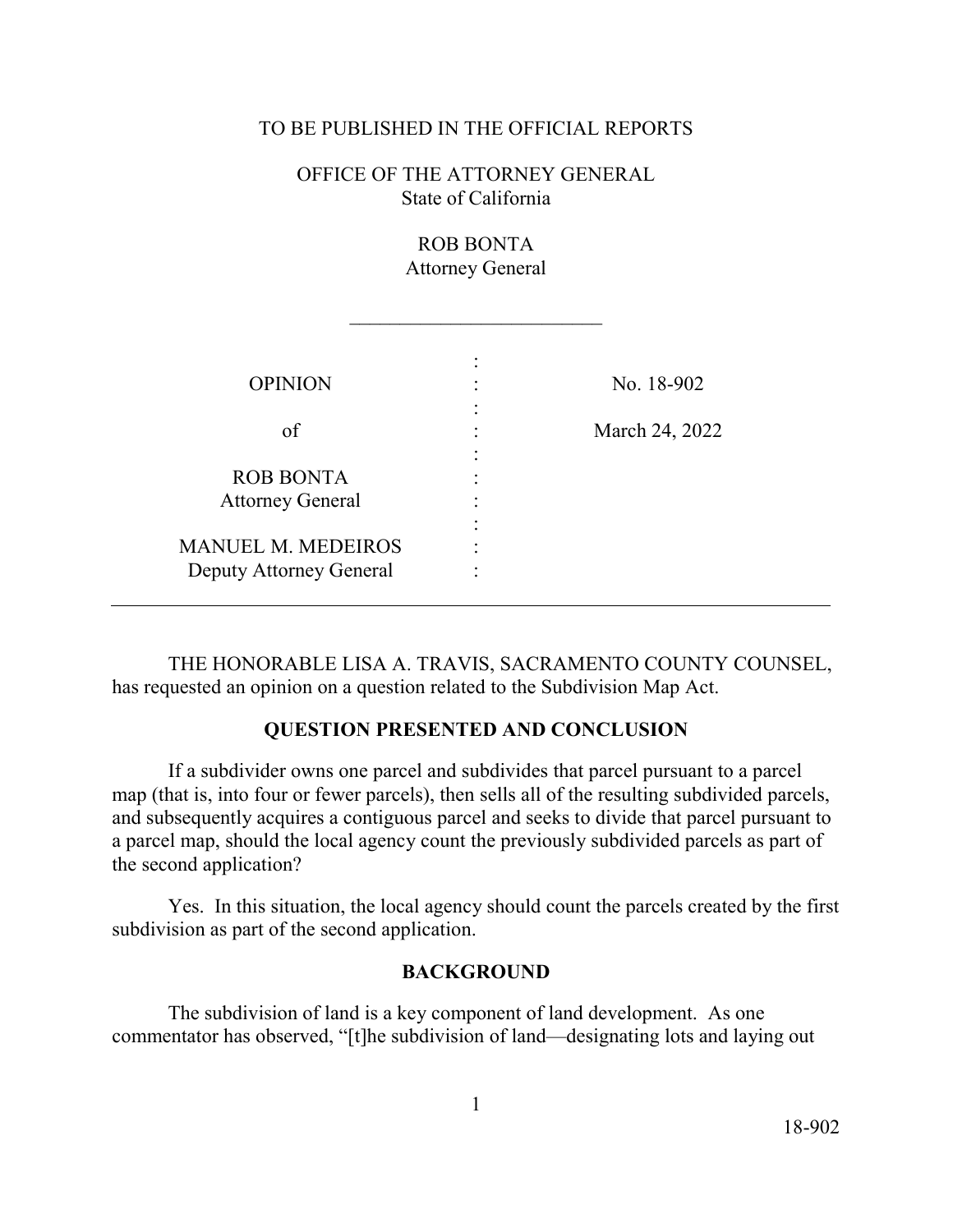streets—is the aspect of development which most permanently and significantly sets the pattern for the development of a community."[1](#page-1-0)

a comprehensive "Subdivision Map Act" in  $1937<sup>2</sup>$  $1937<sup>2</sup>$  $1937<sup>2</sup>$  The Act prohibited the sale of local governments to regulate the "design and improvement of subdivided property."<sup>[3](#page-1-2)</sup> California began regulating the mapping of subdivisions in 1893, and first enacted subdivided land without prior government approval of the subdivision, and authorized

 Reflecting the potential impact of development, the Act's purposes are manifold: [A] primary goal of the Map Act and local subdivision ordinances is to the city or county. . . . A related purpose of the Act is to ensure consistency concerns. encourage orderly community development by providing for the regulation and control of the design and improvement of a subdivision, with proper consideration of its relation to adjoining areas. . . . The Map Act facilitates coordination of subdivision planning (including, e.g., lot size and configuration, street patterns, and utility easements) with the overall community planning shown on the general and specific plans adopted by of subdivision design and improvement with applicable local standards for development type and density, public health, and other environmental

<span id="page-1-0"></span> $\overline{a}$ 

<sup>5</sup> Pacific L.J. 55-56, citations omitted. concerns. 1 Comment, *Land Development and the Environment: The Subdivision Map Act* (1974)

<span id="page-1-1"></span><sup>&</sup>lt;sup>2</sup> See Stats. 1893, ch. 80; Stats. 1937, ch. 670, § 31, p. 1874; see now Gov. Code, §§ [66410-66499.38](https://66410-66499.38).

<span id="page-1-2"></span><sup>3</sup> Stats. 1937, ch. 670, §§ 1, 4, pp. 1863, 1865.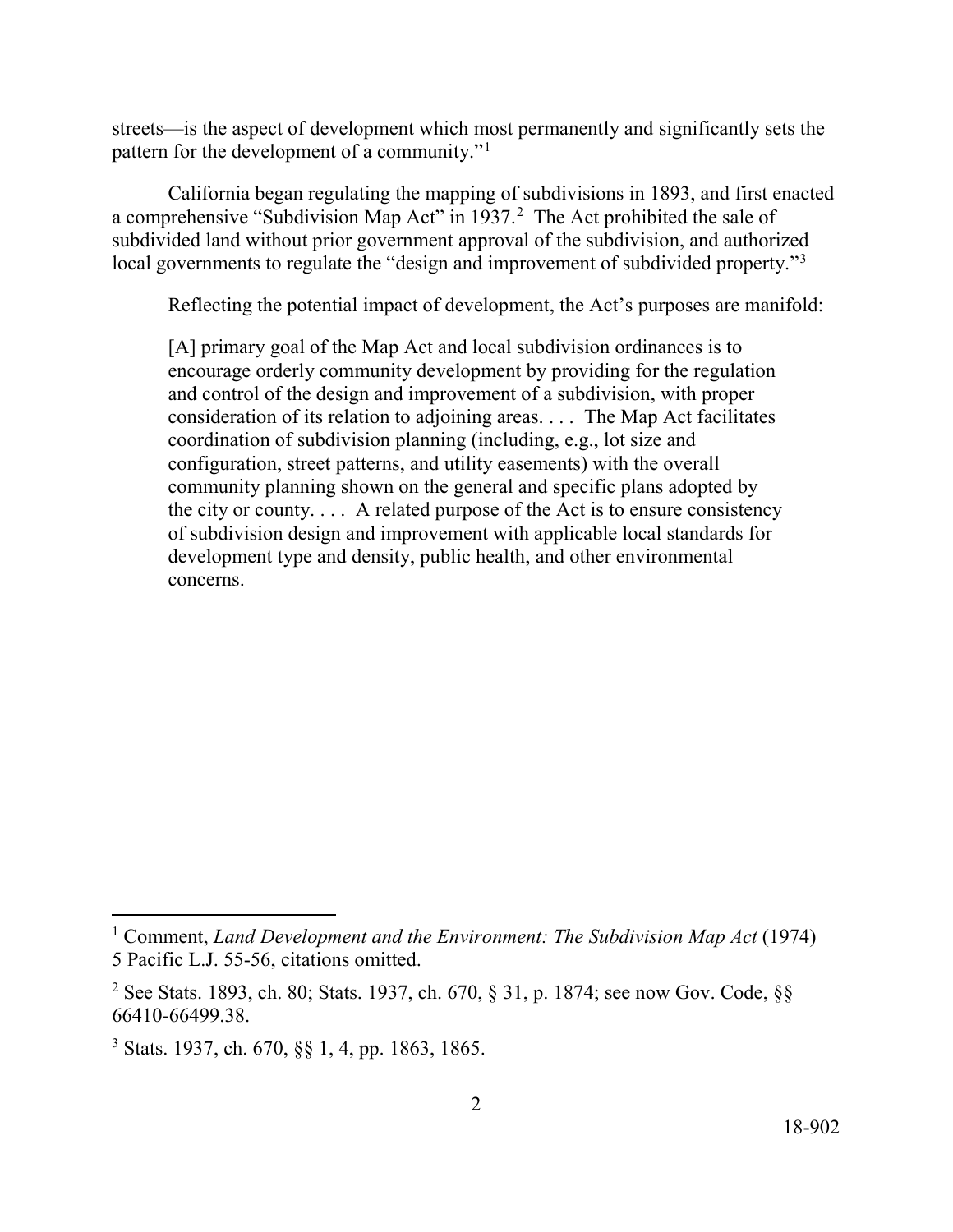and exploitation.<sup>[4](#page-2-0)</sup> By regulating and controlling the development of subdivisions, the Map Act also serves to protect the public and individual transferees from fraud

parcels, only a "parcel map" is required.<sup>[5](#page-2-1)</sup> However, when a proposed subdivision will of both a "tentative map" and a "final map."<sup>6</sup> The difference in requirements reflects the fact that larger subdivisions give rise to various considerations that may not be associated with smaller subdivisions. These include the layout of lots, circulation, and access within subdivision's relationship to adjoining lands.<sup>[7](#page-2-3)</sup> For larger subdivisions, "[t]he tentative- mapped."[8](#page-2-4)  Generally, a subdivision may only be created by first obtaining local government approval of a subdivision map. When a proposed subdivision will create four or fewer create five or more parcels, a two-step mapping process is ordinarily required: the filing the subdivision; the nature and extent of dedications and improvements; and the map process gives the staff and the approving body (usually the planning commission) flexibility in suggesting acceptable changes to the subdivision before it is finally

<span id="page-2-1"></span>5 Gov. Code, § 66428.

<span id="page-2-0"></span><sup>2</sup>d ed. 2018),  $\S 1.6$ , pp. 1-9 – 1-10 (hereafter, Curtin & Merrit), citing (in addition to (1977) 66 [Cal.App.3d](https://Cal.App.3d) 191, 194 (*Bright)*; see also *South Central Coast Regional Com. v.*  4 Curtin & Merritt, California Subdivision Map Act and the Developmental Process (CEB provisions of the Map Act) *Pratt v. Adams* (1964) 229 [Cal.App.2d](https://Cal.App.2d), 602, 606; *van't Rood v. County of Santa Clara* (2003) 113 Cal.App.4th 549; *Bright v. Board of Supervisors Charles A. Pratt Construction Co*. (1982) 128 [Cal.App.3d](https://Cal.App.3d) 830, 844-845 (Act's purposes are to "facilitate orderly community development by regulating and controlling the design and improvement of subdivisions and to protect the buying public from exploitation"); *Benny v. City of Alameda* (1980) 105 [Cal.App.3d](https://Cal.App.3d) 1006, 1010 (Act establishes general "statewide criteria for land development planning, and delegates authority to cities and counties to regulate the details of subdivisions").

<span id="page-2-2"></span> $6$  Gov. Code,  $\frac{6}{9}$  66426, subd. (a). A tentative map is "made for the purpose of showing the design and improvement of a proposed subdivision and the existing conditions in and around it and need not be based upon an accurate or detailed final survey of the property." (Gov. Code,  $\S$  66424.5, subd. (a).) By ordinance, a local agency may require a tentative parcel map even when a parcel is divided into four or fewer parcels. (Gov. Code, § 66428, subd. (a).)

<span id="page-2-3"></span><sup>7</sup> See Curtin & Merritt, *supra,* § 3.1, p. 3-2.

<span id="page-2-4"></span> 8 Curtin & Merrit, *supra,* § 3.1, p. 3-2. 3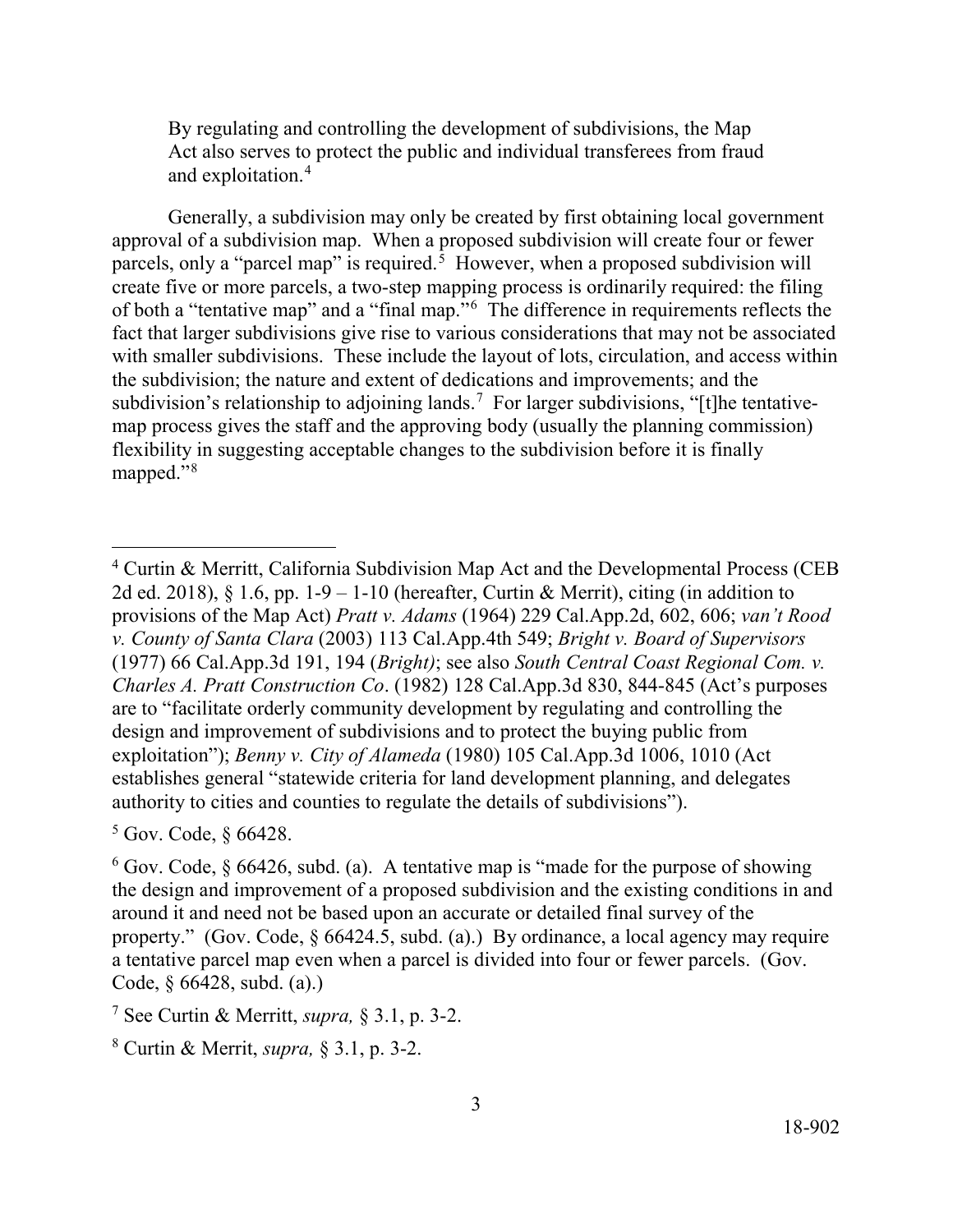subdivisions.<sup>[9](#page-3-0)</sup> Accordingly, subdividers may use various approaches to avoid the more extensive mapping requirements.<sup>1[0](#page-3-1)</sup> One such approach, referred to as "quartering," involves successive divisions of land into four or fewer parcels as a way of avoiding tentative- and final-map requirements. $11$  $11$ The two-step mapping process that applies to larger subdivisions can be more costly and time-consuming than the "parcel map" process that applies to smaller

 The opinion request describes a situation where a subdivider owns one parcel, should consider the successive subdivisions of the parcels, never simultaneously owned Act – meaning it would treat the subdivision as creating a total of eight parcels, triggering subdivides it into four parcels using a parcel map, and sells all of the resulting subdivided parcels. The subdivider subsequently acquires a contiguous parcel and seeks to divide that parcel into another four parcels. The request asks whether the local government by the subdivider, as one subdivision for purposes of applying the provisions of the Map the Map Act's two-step mapping process.

## **ANALYSIS**

As a general rule, the Map Act requires a tentative and final map "for all subdivisions creating five or more parcels."<sup>12</sup> The critical question here is whether the "subdivision[] creating five or more parcels" must happen in a single act or can occur

<span id="page-3-0"></span> maps); see *Bright, supra,* 66 [Cal.App.3d](https://Cal.App.3d) at p. 195 (higher standards placed on mapping than [a division into four or fewer parcels]").  $9$  Compare Gov. Code, §§ 66433–66443 (final maps) with §§ 66444–66450 (parcel for larger subdivisions in comparison to divisions of four or fewer parcels); 61 Ops.Cal.Atty.Gen. 299, 300 (1978) ("Essentially, the [division of land into five or more parcels] involves stricter requirements and more extensive procedures for approval

<span id="page-3-1"></span> $t^{10}$  See, e.g., *Fishback v. County of Ventura* (2005) 133 Cal.App.4th 896, 899-901; *Pratt v. Adams, supra,* 229 [Cal.App.2d](https://Cal.App.2d) 602, 603-604; 55 Ops.Cal.Atty.Gen. 414, 417-420 (1972) (abuse of former "annual quartering" rule); 54 Ops.Cal.Atty.Gen. 213, 215-216 (1971) (abuse of "latest adopted county tax roll" description); see also 77 Ops.Cal.Atty.Gen. 185, 185 (1994) (subdivider may not designate as an exempt "remainder" a portion of land to be subdivided in later phase of development).

<span id="page-3-2"></span><sup>11</sup> See 54 Ops.Cal.Atty.Gen., *supra,* at pp. 215-216; Curtin & Merritt, *supra,* § 3.3, p. 3-4.

<span id="page-3-3"></span> $12$  Gov. Code,  $§$  66426.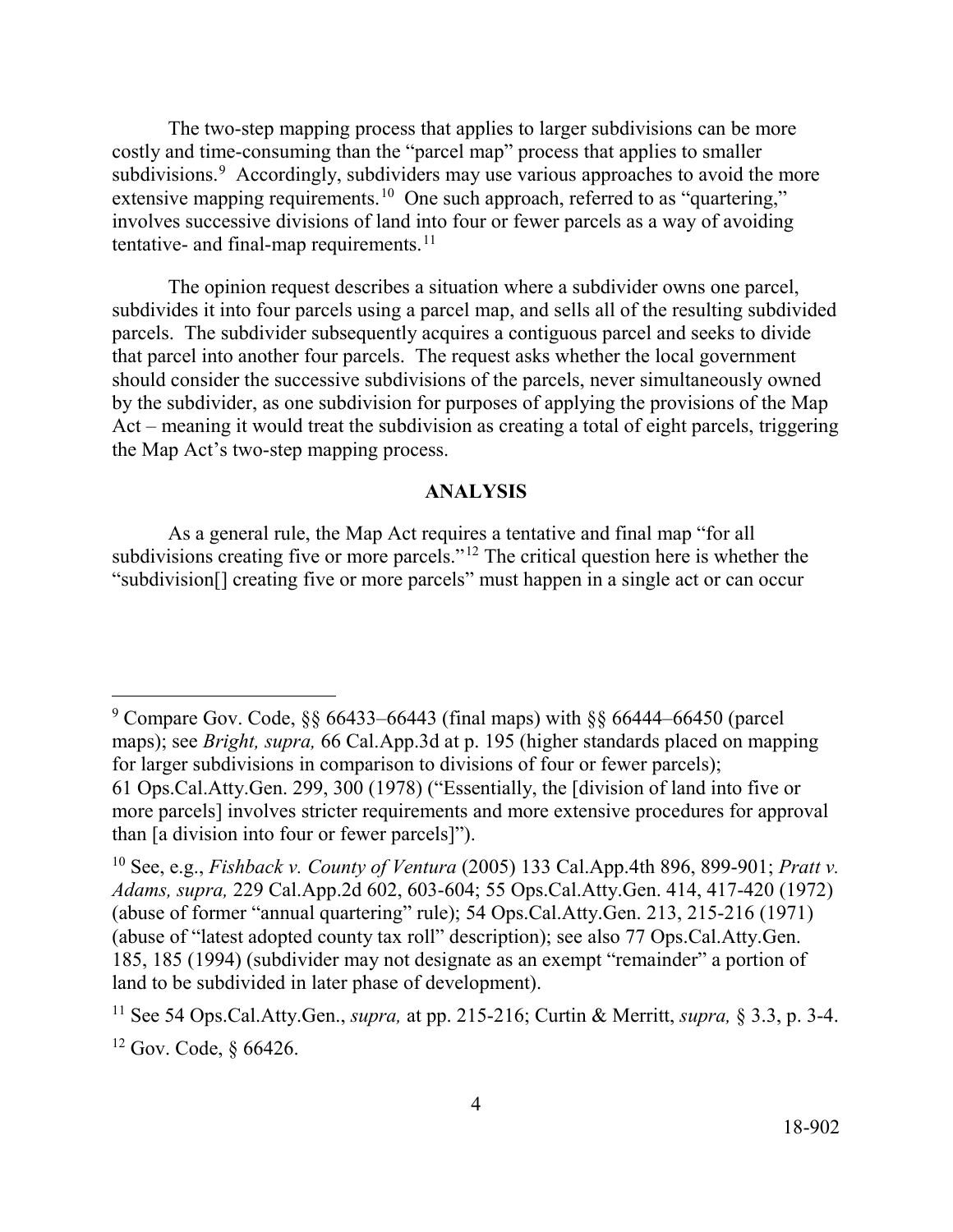there is no contemporaneous ownership of the parcels to be [subdivided.](https://subdivided.13)<sup>[13](#page-4-0)</sup> through serial acts of subdivision with an intervening sale of subdivided parcels, such that

intent so as to effectuate the law's purpose."<sup>14</sup> In doing so, we are guided by standard statutes relating to the same subject matter."<sup>[15](#page-4-2)</sup> However, when the statutory language is interpretation." <sup>16</sup> Then, "our task is to select the construction that comports most closely In construing the Map Act, our fundamental task is "to determine the Legislature's principles of statutory construction. "The primary and controlling consideration in the construction of a statute is the determination of, and the giving effect to, the legislative intent behind the statute. Where the language of the statute is clear, it is not difficult to ascertain the legislative intent and to follow the plain meaning of the words used. The ordinary and usual import of the language is to be adopted and harmonized with other unclear, "it is appropriate to consider the consequences that will flow from a particular with the Legislature's apparent intent, with a view to promoting rather than defeating the statutes' general purpose, and to avoid a construction that would lead to unreasonable, impractical, or arbitrary results."<sup>[17](#page-4-4)</sup>

 "subdivision" as a verb: "the division, by any subdivider, of any unit or units of improved financing, whether immediate or future."<sup>[18](#page-4-5)</sup> Consistent with this syntax, the Act mandates We begin our analysis with the text of the Map Act and note that it defines or unimproved land, or any portion thereof, shown on the latest equalized county assessment roll as a unit or as contiguous units, for the purpose of sale, lease, or that "[a] tentative and final map shall be required for all subdivisions *creating* five or

 $\overline{a}$ 

<span id="page-4-0"></span> $13$  This opinion is limited to evaluating the relationship between the two successive subdivision applications for purposes of determining applicability of the Map Act; it does not evaluate other legal requirements.

<span id="page-4-1"></span> Cal.4th 733, 737; 77 Ops.Cal.Atty.Gen., *supra,* at p. 188. <sup>14</sup> Ailanto Properties, Inc. v. City of Half Moon Bay (2006) 142 Cal.App.4th 572, 582, quoting *Coalition of Concerned Communities, Inc. v. City of Los Angeles* (2004) 34

<span id="page-4-2"></span>Act). 15 61 Ops.Cal.Atty.Gen. *supra*, at p. 301, citations omitted; see also *Tower Lane Properties v. City of Los Angeles* (2014) 224 Cal.App.4th 262, 268 (construction of Map

<span id="page-4-3"></span><sup>&</sup>lt;sup>16</sup> *Witt Home Ranch, Inc. v. County of Sonoma* (2008) 165 Cal.App.4th 543, 555, citations and internal quotation marks omitted.

<span id="page-4-4"></span> <sup>17</sup>*Id*. at pp. 555-556.

<span id="page-4-5"></span><sup>18</sup> Gov. Code, § 66424.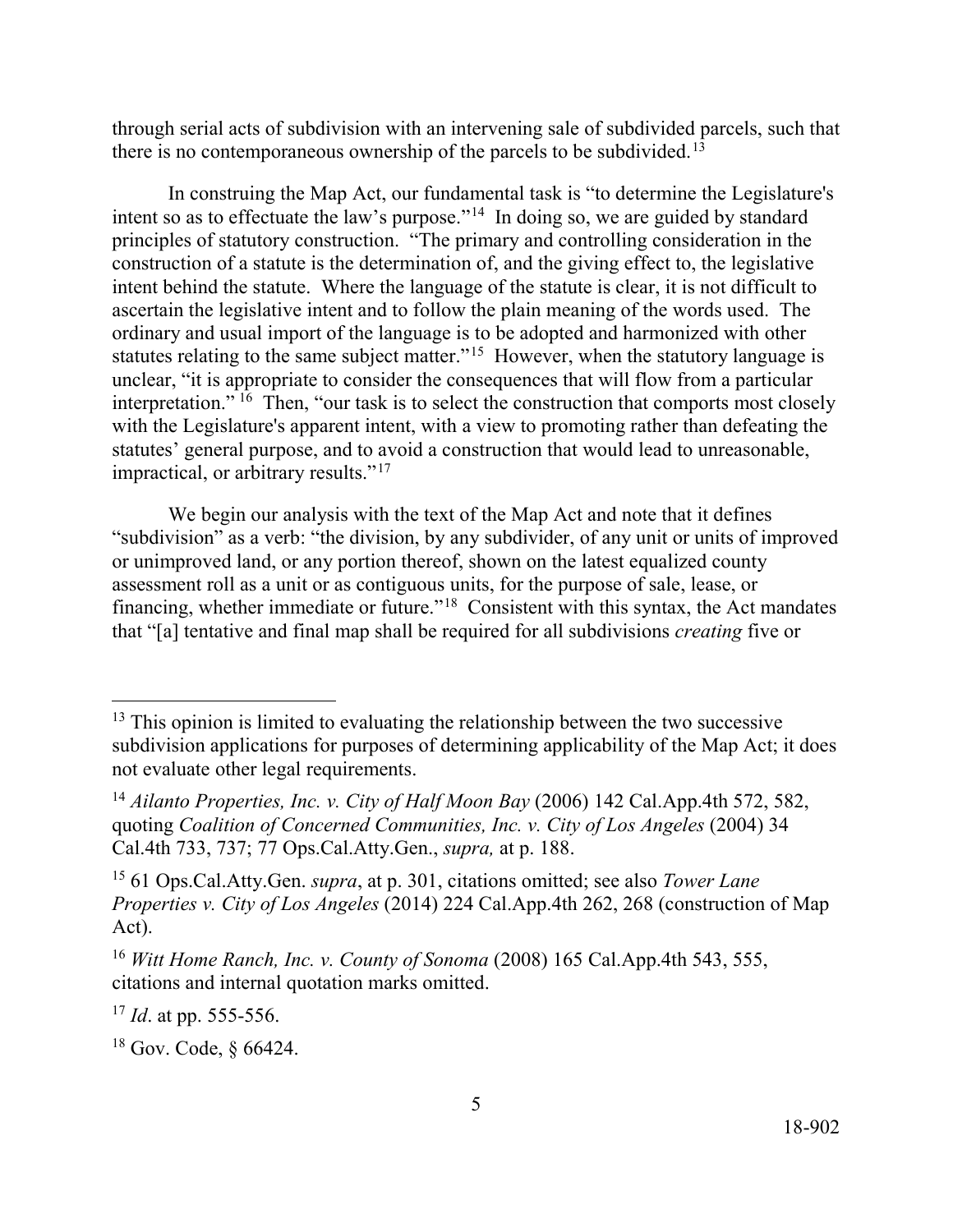more parcels."<sup>19</sup> This statutory language makes clear that the focus of the Act is on the *actions* of a subdivider, not the ownership of the subdivided parcels.

 subdivider, whether directly or indirectly. In *Bright v. Board of Supervisors*, the question before the Court of Appeal was whether the subdivider, Bright, had created a "subdivision" comprising five or more parcels by a series of lot divisions occurring over time.<sup>20</sup> Bright acquired parcel "A" as his separate property in 1966. Two years later, he separate property, thereby creating parcel "C." Two years thereafter still, Bright proposed to divide parcel "A" into four additional parcels by a parcel map.<sup>[21](#page-5-2)</sup> County five or more parcels. The trial court rejected the county's determination on the ground other common planning."<sup>[22](#page-5-3)</sup> The Court of Appeal tersely overruled: "[T]here is . . . no requirement there must be a common plan of development."<sup>[23](#page-5-4)</sup> This makes sense: The Thus, when evaluating successive subdivisions of contiguous parcels under different ownership, the critical inquiry is whether they are the work of the same and his wife acquired a contiguous parcel "B," which they held in joint tenancy. Three years thereafter, Bright conveyed his interest in a portion of parcel "B" to his wife as her officials rejected the proposed quartering of parcel "A" on the ground that the four parcels must be aggregated with Bright's earlier creation of Parcel "B"-"C", resulting in that "there was no substantial evidence as to whether or not contiguous Parcels 'A' and 'B'-'C' were being developed together or whether or not they have common streets or Act's concern is unregulated land development, whether the development occurs in a subdivider's single act of subdivision or from the subdivider's serial acts of subdivision.<sup>24</sup>

Unlike the scenario in *Bright*, the opinion request assumes that the subdivider will subdivide and sell the first set of parcels before acquiring ownership of the second contiguous parcel it seeks to subdivide. But it is not relevant, in our view, that by the second subdivision application the owners of the contiguous lots are different, or that the

<span id="page-5-0"></span><sup>&</sup>lt;sup>19</sup> Gov. Code,  $\S$  66426, emphasis added.

<span id="page-5-1"></span><sup>20</sup>*Bright, supra,* 66 [Cal.App.3d](https://Cal.App.3d) at p. 193.

<span id="page-5-2"></span> <sup>21</sup>*Ibid*.

<span id="page-5-3"></span> <sup>22</sup>*Id.* at p. 194, fn. 1.

<span id="page-5-4"></span><sup>23</sup>*Id.* at p. 194.

<span id="page-5-5"></span> exclusion of parcels as a "remainder," for purposes of determining mapping phase of a housing development, with intent later to subdivide the undeveloped parcels in 24 Cf. 77 Ops.Cal.Atty.Gen., *supra*, at p. 185 (Gov. Code, § 66424.6 does not permit requirements, when developer subdivides portions of more than one parcel for the first subsequent phases of the development).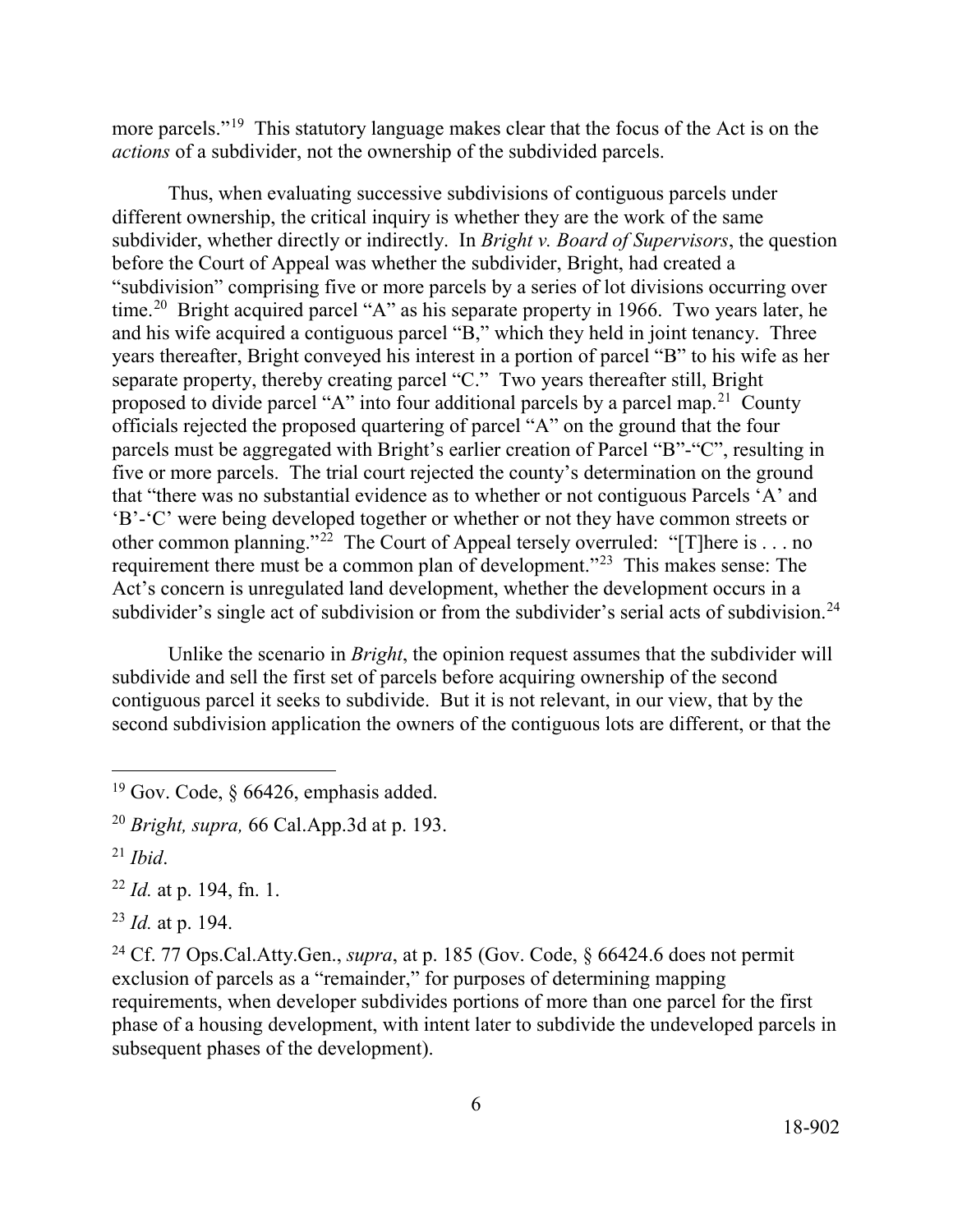assessment roll.<sup>[25](#page-6-0)</sup> On its face, the Act is concerned with regulating subdivision terms of the *owner* of the parcel being divided, but rather in terms of a "subdivider" of parcels.<sup>[26](#page-6-1)</sup> And the Legislature has always recognized that a subdivider may act on his or her behalf, "for himself *or for others*."[27](#page-6-2) If contiguous units are subdivided, the statute includes no requirement that the parcels, at the time of subdivision, are or have been under common ownership.<sup>[28](#page-6-3)</sup> We will not read such a requirement into the statute, especially since doing so could undermine the evident purposes of the Act.<sup>[29](#page-6-4)</sup> lots were never contemporaneously owned. The Act requires only that the lots comprising the subdivision be shown "as contiguous units" on the latest equalized county development, by "any subdivider . . . for the purpose of sale, lease or financing, whether immediate or future," not with who owns the parcels at the time of subdivision. Notably, since its original enactment, the Subdivision Map Act has never defined "subdivision" in

 $\overline{a}$ 

<span id="page-6-2"></span><sup>27</sup> Stats. 1937, ch. 670, § 2(h), p. 1865; see now Gov. Code, § 66423 (defining "subdivider").

<span id="page-6-3"></span> as her separate property. (See *Bright, supra,* 66 [Cal.App.3d](https://Cal.App.3d) at p. 193.) <sup>28</sup> In *Bright*, the subdivider proposed to quarter parcel "A," which he owned separately; parcel "B," resulting from the "B"-"C" division, was owned by Bright and his wife in joint tenancy, whereas parcel "C" from that division had been conveyed to Bright's wife

<span id="page-6-4"></span>29 See *Hellum v. Breyer* (2011) 194 Cal.App.4th 1300, 1311, quoting *Realmuto v. Gagnard* (2003) 110 Cal.App.4th 193, 203 ("A court may not read into a statute qualifications or modifications that will materially affect its operation so as to conform to a supposed intention not expressed by the Legislature"); see also *Taylor v. McKay* (1975) 53 [Cal.App.3d](https://Cal.App.3d) 644, 651 (same); 66 Ops.Cal.Atty.Gen. 40, 46 (1983); 63 Ops.Cal.Atty.Gen. 1, 4 (1980).

<span id="page-6-0"></span><sup>25</sup> Gov. Code, § 66424.

<span id="page-6-1"></span> 1974, section 66424 omitted the phrase "by any subdivider" from the definition of 26 See Stats. 1937, ch. 670, § 2(g), p. 1864; 55 Ops.Cal.Atty.Gen., *supra*, at p. 419 (phrase "by any subdivider" in definition of "subdivision" means definition "is framed in terms of action by one subdivider"). When it was added to the Government Code in "subdivision." (See Stats. 1974, ch. 1536, § 4, p. 3467.) We noted the omission in an opinion (59 Ops.Cal.Atty.Gen. 493, 494-495 (1976)), and the phrase was quickly restored the following year as an urgency measure (Stats. 1977, ch. 234, § 3, p. 1034.) Even in the 1974 version, the Act defined a subdivider as one who divides real property into a subdivision. (See Stats. 1974, ch. 1536, § 4, p. 3466 (Gov. Code, § 66423).)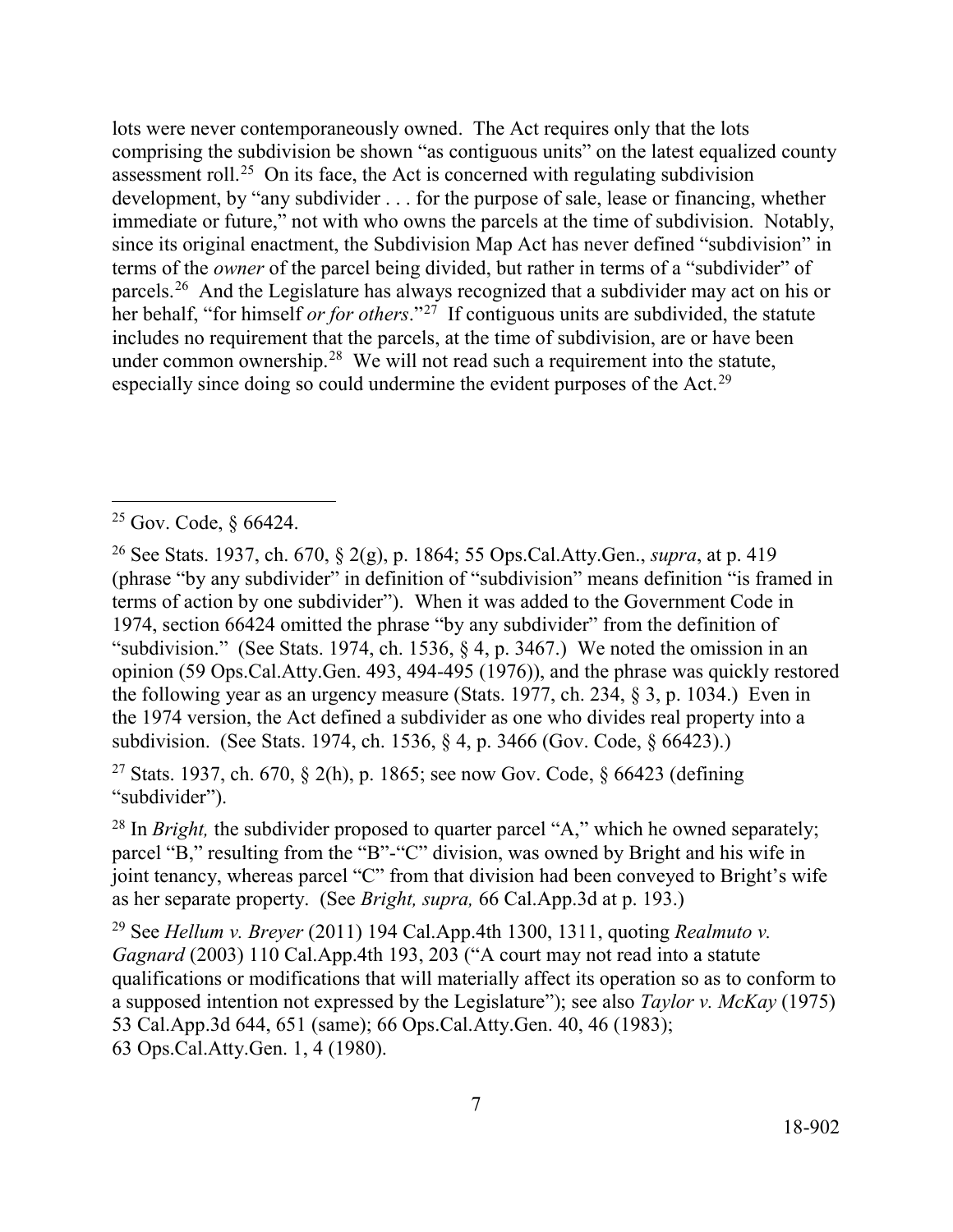Our conclusion here is consistent with our opinion issued over 40 years ago.<sup>30</sup> contiguous parcels. We were asked whether the other parcels, having been validly been subdivided by someone else, acting independently.<sup>31</sup> We were also asked, however, subdivision application.<sup>[32](#page-7-2)</sup> Key to our distinction was the fact that all of the excluded accomplished the first division.<sup>[33](#page-7-3)</sup> We explained: There, we were presented with the circumstance of a subdivider who, owning several contiguous parcels previously created by a third party, proposed to subdivide one of those created by the third party, could be excluded for purposes of determining the mapping requirements. We concluded that they could be so excluded because they had, in fact, if our hypothetical subdivider should seek to successively subdivide several of the contiguous parcels, whether all of the parcels should be viewed collectively for purposes of the Map Act. We concluded that all the parcels would have to be aggregated, even if they had been sold and were under separate ownerships at the time of the subsequent parcels in the first division had been created by a different subdivider, whereas all of the subsequent divisions would have been accomplished by the same subdivider as

[T]he successive division of contiguous parcels by the same subdivider must be considered together in determining the applicable standards to be applied under the Map Act. The fact that the contiguous parcels were created by a third party in compliance with the Map Act or other law applicable at that time or that a part of an earlier division had been transferred by sale or otherwise should not detract from the application of the Map Act standards to the division of land where the purpose of the Map Act is to secure the orderly development of land . . . , and in a significant respect is based upon the number of parcels created. Whether the parcels are created all at the same time or over a period of time does not detract from the application of the Map Act . . . , and the fact that some of the earlier parcels have been sold should not detract from the determination that a particular number of parcels have been created overall.<sup>[34](#page-7-4)</sup>

<span id="page-7-0"></span><sup>30 61</sup> Ops.Cal.Atty.Gen. 114 (1978).

<span id="page-7-1"></span>property by successive owners to evade mapping requirements). <sup>31</sup>*Id.* at p. 116; cf. 55 Ops.Cal.Atty.Gen.*, supra,* at pp. 417-418 (successive divisions of

property by successive owners to evade mapping requirements).<br><sup>32</sup> 61 Ops.Cal.Atty.Gen., *supra*, at p. 114 (questions 2 and 3).

<span id="page-7-3"></span><span id="page-7-2"></span><sup>33</sup> See 61 Ops.Cal.Atty.Gen., *supra,* at p. 116.

<span id="page-7-4"></span> 34 61 Ops.Cal.Atty.Gen., *supra,* at p. 117, citations omitted.